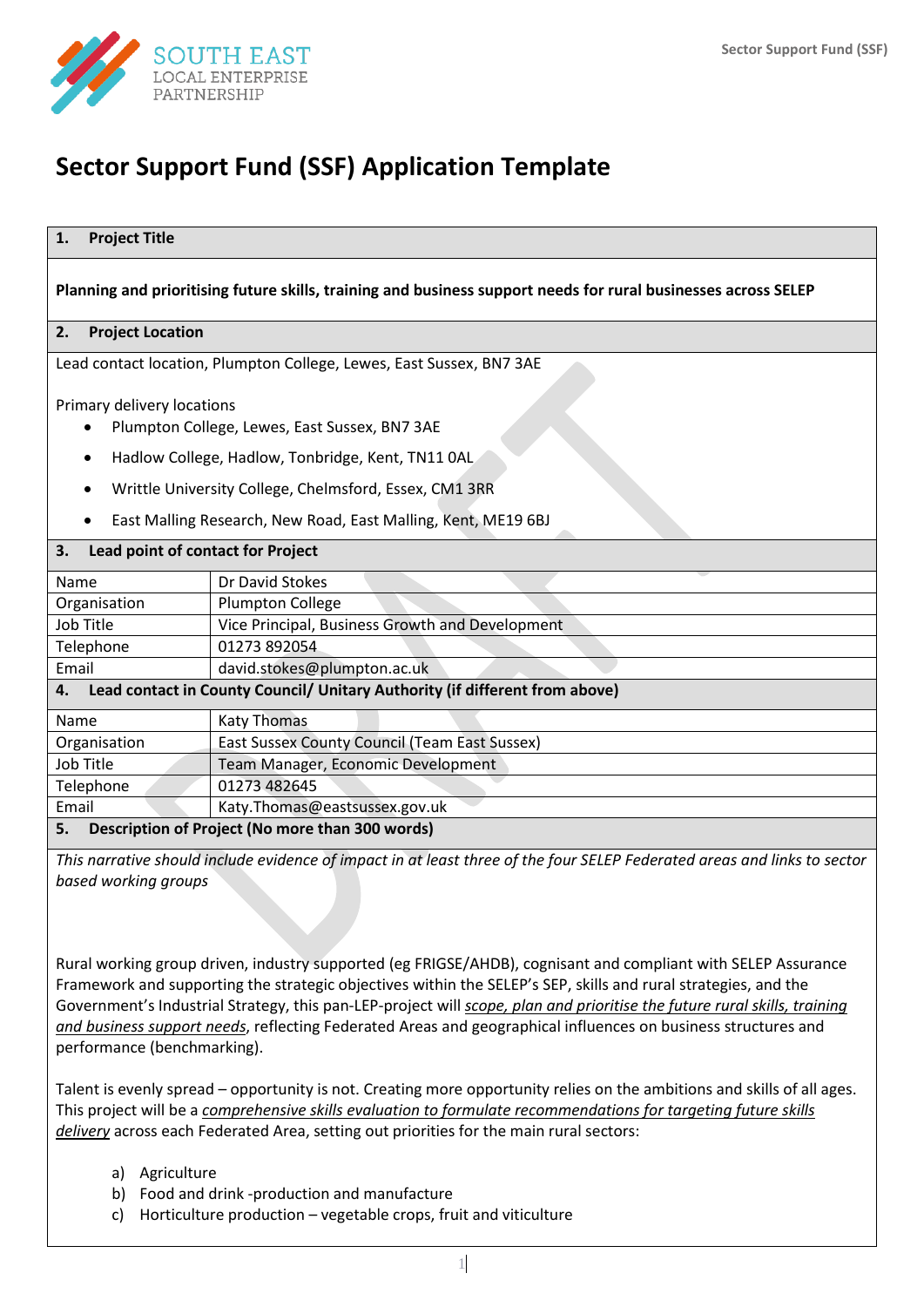

For each covering the four key themes:

- a) Level 3+ technical skills
- b) Business improvement techniques and business support, including knowledge transfer
- c) Skills pipeline and facilitation for new entrants
- d) Business and environment sustainability

Commissioning through *established training, education and research organisations for the rural sector* with strong rural business links will generate excellent value for money.

|                  |       |                | Sector                |                         |              | Theme                         |                   |                           |                    |
|------------------|-------|----------------|-----------------------|-------------------------|--------------|-------------------------------|-------------------|---------------------------|--------------------|
|                  | Agric | Food<br>&Drink | Hort-<br>veg<br>crops | Hort-<br>Fruit<br>crops | Viticulturel | $L3+$<br>technica<br>I skills | <b>BIT&amp;KT</b> | <b>Skills</b><br>pipeline | Sustaina<br>bility |
| Plumpton(P)      |       | A.             |                       |                         |              |                               | N                 |                           |                    |
| Hadlow(H)        |       | A.             | ٦I                    | V                       |              | $\sqrt{ }$                    | V                 | J.                        |                    |
| Writtle(W)       |       |                | J.                    |                         |              | V                             | V                 | V                         |                    |
| East Malling(EM) |       | $\mathcal{N}$  |                       | $\sqrt{ }$              | J            |                               |                   |                           |                    |
|                  |       |                |                       |                         |              |                               |                   |                           |                    |
| Coordinator      | (P)   | (P)            | (H)                   | (EM)                    | (P&EM)       | (H)                           | (W)               | (P)                       | (W)                |



This project complements the SWG, LGHs and strategically tackles the SEELP conundrum of shortages in high and low skills and in careers pipelines. The recommendations will focus on partnership working leading to the development of plans to raise productivity, growth and opportunities in rural areas. New innovations require new ideas and talent and supportive business networks.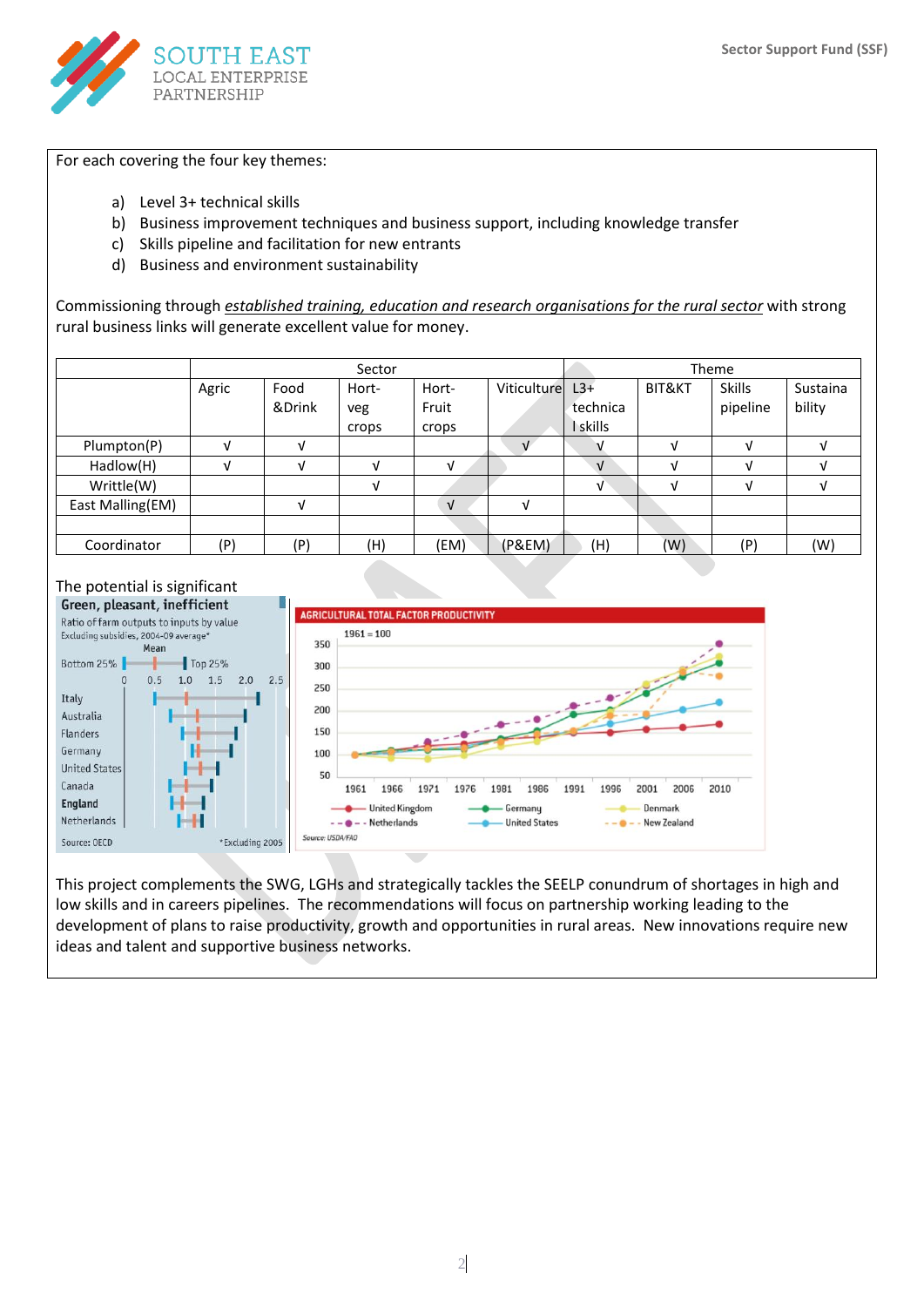

## **6. Project links to SELEP Strategic Economic Plan**

*Please identify which objectives within the current SEP that this project will assist in delivering*

This strategic project to scope, plan and prioritise the future rural skills, training and business support needs across SELEP is exceptionally well aligned to the relevant LEP strategies, for example:

| Makes the case for Local Growth Fund<br>1.3<br>Delivery against SEELP targets from central<br>investment from Government of<br>Our Growth Deal<br>Government<br>1.2billion - £200m a year - from 2015 to<br>2021.<br>1.4<br>By bringing together local and national<br>Strategic planning of education and training<br>will create more synergy between business<br>business support services,<br>Boosting the productivity of<br>$\bullet$<br>and the FE and HE sectors and research<br>supplementing access to finance and<br>our businesses<br>encouraging closer links to be forged<br>organisations. Benchmarking to best<br>between business and the HE and FE<br>practice.<br>sector;<br>1.4<br>aligned to our growth opportunities,<br>Provides employers with scope to influence<br>the nature and scope of education delivery.<br>stimulating new competition and further<br>Investing £128m in skills<br>٠<br>Aimed to be tied in with the Governments<br>strengthening employer influence over<br>capital projects<br>wider skills provision; and, business<br>Industrial Strategy Challenge Fund (£90m)<br>innovation<br>to encourage investment and adoption of<br>technology so to raise productivity.<br>Project works within Federated areas but<br>1.5<br>We will always deliver closest to our<br>communities, coming together when<br>Our federated delivery model<br>will identify overlapping needs to create<br>scale, additionality and greater impact<br>pan LEP overview of skills delivery for rural<br>can be achieved<br>businesses. Initial scoping study will<br>identify where gaps are widest and highlight<br>where focus needs to initially be.<br>1.20<br>We need to drive forward innovation<br>Project builds relationships between SEELP,<br>businesses and FE, HE and research<br>Productivity level remains<br>through providing greater support to<br>business and encouraging greater<br>stubbornly<br>organisations. According to DEFRA<br>collaboration with our universities and<br>innovation is key to competing globally and<br>colleges.<br>meeting the estimated 60% growth in global<br>food demand by 2050.<br>1.21<br>Provides rural businesses with the<br>At the same time, more than one in five<br>companies reported a skills gap or skills<br>opportunity to drive the skills training<br>The proportion of our residents<br>shortage vacancy. We also need to<br>with higher level (4+)<br>required, especially at level 4 and above.<br>address the quality of our much of our<br>The bid will focus on lifelong learning so to<br>qualifications is low<br>Further Education training estate which<br>raise human capital levels (and thus<br>is poor, while further strengthening the<br>productivity, profits and real wages).<br>role of business in skills commissioning.<br>Project will provide a benchmarking aspect,<br>Unemployment tends to be higher in<br>2.10<br>more peripheral parts of the LEP,<br>which will identify specifically for rural<br>Economic activity is not evenly<br>particularly in the coastal communities,<br>businesses which are in areas of lower<br>spread across the SELEP area.<br>and some other areas<br>productivity and which learn from<br>transferable approaches used in more<br>productive sub region areas. | <b>SEP aspect</b> | <b>SEP aspect description</b>        | How supported in this project                |
|-----------------------------------------------------------------------------------------------------------------------------------------------------------------------------------------------------------------------------------------------------------------------------------------------------------------------------------------------------------------------------------------------------------------------------------------------------------------------------------------------------------------------------------------------------------------------------------------------------------------------------------------------------------------------------------------------------------------------------------------------------------------------------------------------------------------------------------------------------------------------------------------------------------------------------------------------------------------------------------------------------------------------------------------------------------------------------------------------------------------------------------------------------------------------------------------------------------------------------------------------------------------------------------------------------------------------------------------------------------------------------------------------------------------------------------------------------------------------------------------------------------------------------------------------------------------------------------------------------------------------------------------------------------------------------------------------------------------------------------------------------------------------------------------------------------------------------------------------------------------------------------------------------------------------------------------------------------------------------------------------------------------------------------------------------------------------------------------------------------------------------------------------------------------------------------------------------------------------------------------------------------------------------------------------------------------------------------------------------------------------------------------------------------------------------------------------------------------------------------------------------------------------------------------------------------------------------------------------------------------------------------------------------------------------------------------------------------------------------------------------------------------------------------------------------------------------------------------------------------------------------------------------------------------------------------------------------------------------------------------------------------------------------------------------------------------------------------------------------------------------------------------------------------------------------------------------------------------------------------------------------------------------------------------------------------------------------|-------------------|--------------------------------------|----------------------------------------------|
|                                                                                                                                                                                                                                                                                                                                                                                                                                                                                                                                                                                                                                                                                                                                                                                                                                                                                                                                                                                                                                                                                                                                                                                                                                                                                                                                                                                                                                                                                                                                                                                                                                                                                                                                                                                                                                                                                                                                                                                                                                                                                                                                                                                                                                                                                                                                                                                                                                                                                                                                                                                                                                                                                                                                                                                                                                                                                                                                                                                                                                                                                                                                                                                                                                                                                                                             |                   |                                      |                                              |
|                                                                                                                                                                                                                                                                                                                                                                                                                                                                                                                                                                                                                                                                                                                                                                                                                                                                                                                                                                                                                                                                                                                                                                                                                                                                                                                                                                                                                                                                                                                                                                                                                                                                                                                                                                                                                                                                                                                                                                                                                                                                                                                                                                                                                                                                                                                                                                                                                                                                                                                                                                                                                                                                                                                                                                                                                                                                                                                                                                                                                                                                                                                                                                                                                                                                                                                             |                   |                                      |                                              |
|                                                                                                                                                                                                                                                                                                                                                                                                                                                                                                                                                                                                                                                                                                                                                                                                                                                                                                                                                                                                                                                                                                                                                                                                                                                                                                                                                                                                                                                                                                                                                                                                                                                                                                                                                                                                                                                                                                                                                                                                                                                                                                                                                                                                                                                                                                                                                                                                                                                                                                                                                                                                                                                                                                                                                                                                                                                                                                                                                                                                                                                                                                                                                                                                                                                                                                                             |                   |                                      |                                              |
|                                                                                                                                                                                                                                                                                                                                                                                                                                                                                                                                                                                                                                                                                                                                                                                                                                                                                                                                                                                                                                                                                                                                                                                                                                                                                                                                                                                                                                                                                                                                                                                                                                                                                                                                                                                                                                                                                                                                                                                                                                                                                                                                                                                                                                                                                                                                                                                                                                                                                                                                                                                                                                                                                                                                                                                                                                                                                                                                                                                                                                                                                                                                                                                                                                                                                                                             |                   |                                      |                                              |
|                                                                                                                                                                                                                                                                                                                                                                                                                                                                                                                                                                                                                                                                                                                                                                                                                                                                                                                                                                                                                                                                                                                                                                                                                                                                                                                                                                                                                                                                                                                                                                                                                                                                                                                                                                                                                                                                                                                                                                                                                                                                                                                                                                                                                                                                                                                                                                                                                                                                                                                                                                                                                                                                                                                                                                                                                                                                                                                                                                                                                                                                                                                                                                                                                                                                                                                             |                   |                                      |                                              |
|                                                                                                                                                                                                                                                                                                                                                                                                                                                                                                                                                                                                                                                                                                                                                                                                                                                                                                                                                                                                                                                                                                                                                                                                                                                                                                                                                                                                                                                                                                                                                                                                                                                                                                                                                                                                                                                                                                                                                                                                                                                                                                                                                                                                                                                                                                                                                                                                                                                                                                                                                                                                                                                                                                                                                                                                                                                                                                                                                                                                                                                                                                                                                                                                                                                                                                                             |                   |                                      |                                              |
|                                                                                                                                                                                                                                                                                                                                                                                                                                                                                                                                                                                                                                                                                                                                                                                                                                                                                                                                                                                                                                                                                                                                                                                                                                                                                                                                                                                                                                                                                                                                                                                                                                                                                                                                                                                                                                                                                                                                                                                                                                                                                                                                                                                                                                                                                                                                                                                                                                                                                                                                                                                                                                                                                                                                                                                                                                                                                                                                                                                                                                                                                                                                                                                                                                                                                                                             |                   |                                      |                                              |
|                                                                                                                                                                                                                                                                                                                                                                                                                                                                                                                                                                                                                                                                                                                                                                                                                                                                                                                                                                                                                                                                                                                                                                                                                                                                                                                                                                                                                                                                                                                                                                                                                                                                                                                                                                                                                                                                                                                                                                                                                                                                                                                                                                                                                                                                                                                                                                                                                                                                                                                                                                                                                                                                                                                                                                                                                                                                                                                                                                                                                                                                                                                                                                                                                                                                                                                             |                   |                                      |                                              |
|                                                                                                                                                                                                                                                                                                                                                                                                                                                                                                                                                                                                                                                                                                                                                                                                                                                                                                                                                                                                                                                                                                                                                                                                                                                                                                                                                                                                                                                                                                                                                                                                                                                                                                                                                                                                                                                                                                                                                                                                                                                                                                                                                                                                                                                                                                                                                                                                                                                                                                                                                                                                                                                                                                                                                                                                                                                                                                                                                                                                                                                                                                                                                                                                                                                                                                                             |                   |                                      |                                              |
|                                                                                                                                                                                                                                                                                                                                                                                                                                                                                                                                                                                                                                                                                                                                                                                                                                                                                                                                                                                                                                                                                                                                                                                                                                                                                                                                                                                                                                                                                                                                                                                                                                                                                                                                                                                                                                                                                                                                                                                                                                                                                                                                                                                                                                                                                                                                                                                                                                                                                                                                                                                                                                                                                                                                                                                                                                                                                                                                                                                                                                                                                                                                                                                                                                                                                                                             |                   |                                      |                                              |
|                                                                                                                                                                                                                                                                                                                                                                                                                                                                                                                                                                                                                                                                                                                                                                                                                                                                                                                                                                                                                                                                                                                                                                                                                                                                                                                                                                                                                                                                                                                                                                                                                                                                                                                                                                                                                                                                                                                                                                                                                                                                                                                                                                                                                                                                                                                                                                                                                                                                                                                                                                                                                                                                                                                                                                                                                                                                                                                                                                                                                                                                                                                                                                                                                                                                                                                             |                   |                                      |                                              |
|                                                                                                                                                                                                                                                                                                                                                                                                                                                                                                                                                                                                                                                                                                                                                                                                                                                                                                                                                                                                                                                                                                                                                                                                                                                                                                                                                                                                                                                                                                                                                                                                                                                                                                                                                                                                                                                                                                                                                                                                                                                                                                                                                                                                                                                                                                                                                                                                                                                                                                                                                                                                                                                                                                                                                                                                                                                                                                                                                                                                                                                                                                                                                                                                                                                                                                                             |                   |                                      |                                              |
|                                                                                                                                                                                                                                                                                                                                                                                                                                                                                                                                                                                                                                                                                                                                                                                                                                                                                                                                                                                                                                                                                                                                                                                                                                                                                                                                                                                                                                                                                                                                                                                                                                                                                                                                                                                                                                                                                                                                                                                                                                                                                                                                                                                                                                                                                                                                                                                                                                                                                                                                                                                                                                                                                                                                                                                                                                                                                                                                                                                                                                                                                                                                                                                                                                                                                                                             |                   |                                      |                                              |
|                                                                                                                                                                                                                                                                                                                                                                                                                                                                                                                                                                                                                                                                                                                                                                                                                                                                                                                                                                                                                                                                                                                                                                                                                                                                                                                                                                                                                                                                                                                                                                                                                                                                                                                                                                                                                                                                                                                                                                                                                                                                                                                                                                                                                                                                                                                                                                                                                                                                                                                                                                                                                                                                                                                                                                                                                                                                                                                                                                                                                                                                                                                                                                                                                                                                                                                             |                   |                                      |                                              |
|                                                                                                                                                                                                                                                                                                                                                                                                                                                                                                                                                                                                                                                                                                                                                                                                                                                                                                                                                                                                                                                                                                                                                                                                                                                                                                                                                                                                                                                                                                                                                                                                                                                                                                                                                                                                                                                                                                                                                                                                                                                                                                                                                                                                                                                                                                                                                                                                                                                                                                                                                                                                                                                                                                                                                                                                                                                                                                                                                                                                                                                                                                                                                                                                                                                                                                                             |                   |                                      |                                              |
|                                                                                                                                                                                                                                                                                                                                                                                                                                                                                                                                                                                                                                                                                                                                                                                                                                                                                                                                                                                                                                                                                                                                                                                                                                                                                                                                                                                                                                                                                                                                                                                                                                                                                                                                                                                                                                                                                                                                                                                                                                                                                                                                                                                                                                                                                                                                                                                                                                                                                                                                                                                                                                                                                                                                                                                                                                                                                                                                                                                                                                                                                                                                                                                                                                                                                                                             |                   |                                      |                                              |
|                                                                                                                                                                                                                                                                                                                                                                                                                                                                                                                                                                                                                                                                                                                                                                                                                                                                                                                                                                                                                                                                                                                                                                                                                                                                                                                                                                                                                                                                                                                                                                                                                                                                                                                                                                                                                                                                                                                                                                                                                                                                                                                                                                                                                                                                                                                                                                                                                                                                                                                                                                                                                                                                                                                                                                                                                                                                                                                                                                                                                                                                                                                                                                                                                                                                                                                             |                   |                                      |                                              |
|                                                                                                                                                                                                                                                                                                                                                                                                                                                                                                                                                                                                                                                                                                                                                                                                                                                                                                                                                                                                                                                                                                                                                                                                                                                                                                                                                                                                                                                                                                                                                                                                                                                                                                                                                                                                                                                                                                                                                                                                                                                                                                                                                                                                                                                                                                                                                                                                                                                                                                                                                                                                                                                                                                                                                                                                                                                                                                                                                                                                                                                                                                                                                                                                                                                                                                                             |                   |                                      |                                              |
|                                                                                                                                                                                                                                                                                                                                                                                                                                                                                                                                                                                                                                                                                                                                                                                                                                                                                                                                                                                                                                                                                                                                                                                                                                                                                                                                                                                                                                                                                                                                                                                                                                                                                                                                                                                                                                                                                                                                                                                                                                                                                                                                                                                                                                                                                                                                                                                                                                                                                                                                                                                                                                                                                                                                                                                                                                                                                                                                                                                                                                                                                                                                                                                                                                                                                                                             |                   |                                      |                                              |
|                                                                                                                                                                                                                                                                                                                                                                                                                                                                                                                                                                                                                                                                                                                                                                                                                                                                                                                                                                                                                                                                                                                                                                                                                                                                                                                                                                                                                                                                                                                                                                                                                                                                                                                                                                                                                                                                                                                                                                                                                                                                                                                                                                                                                                                                                                                                                                                                                                                                                                                                                                                                                                                                                                                                                                                                                                                                                                                                                                                                                                                                                                                                                                                                                                                                                                                             |                   |                                      |                                              |
|                                                                                                                                                                                                                                                                                                                                                                                                                                                                                                                                                                                                                                                                                                                                                                                                                                                                                                                                                                                                                                                                                                                                                                                                                                                                                                                                                                                                                                                                                                                                                                                                                                                                                                                                                                                                                                                                                                                                                                                                                                                                                                                                                                                                                                                                                                                                                                                                                                                                                                                                                                                                                                                                                                                                                                                                                                                                                                                                                                                                                                                                                                                                                                                                                                                                                                                             |                   |                                      |                                              |
|                                                                                                                                                                                                                                                                                                                                                                                                                                                                                                                                                                                                                                                                                                                                                                                                                                                                                                                                                                                                                                                                                                                                                                                                                                                                                                                                                                                                                                                                                                                                                                                                                                                                                                                                                                                                                                                                                                                                                                                                                                                                                                                                                                                                                                                                                                                                                                                                                                                                                                                                                                                                                                                                                                                                                                                                                                                                                                                                                                                                                                                                                                                                                                                                                                                                                                                             |                   |                                      |                                              |
|                                                                                                                                                                                                                                                                                                                                                                                                                                                                                                                                                                                                                                                                                                                                                                                                                                                                                                                                                                                                                                                                                                                                                                                                                                                                                                                                                                                                                                                                                                                                                                                                                                                                                                                                                                                                                                                                                                                                                                                                                                                                                                                                                                                                                                                                                                                                                                                                                                                                                                                                                                                                                                                                                                                                                                                                                                                                                                                                                                                                                                                                                                                                                                                                                                                                                                                             |                   |                                      |                                              |
|                                                                                                                                                                                                                                                                                                                                                                                                                                                                                                                                                                                                                                                                                                                                                                                                                                                                                                                                                                                                                                                                                                                                                                                                                                                                                                                                                                                                                                                                                                                                                                                                                                                                                                                                                                                                                                                                                                                                                                                                                                                                                                                                                                                                                                                                                                                                                                                                                                                                                                                                                                                                                                                                                                                                                                                                                                                                                                                                                                                                                                                                                                                                                                                                                                                                                                                             |                   |                                      |                                              |
|                                                                                                                                                                                                                                                                                                                                                                                                                                                                                                                                                                                                                                                                                                                                                                                                                                                                                                                                                                                                                                                                                                                                                                                                                                                                                                                                                                                                                                                                                                                                                                                                                                                                                                                                                                                                                                                                                                                                                                                                                                                                                                                                                                                                                                                                                                                                                                                                                                                                                                                                                                                                                                                                                                                                                                                                                                                                                                                                                                                                                                                                                                                                                                                                                                                                                                                             |                   |                                      |                                              |
|                                                                                                                                                                                                                                                                                                                                                                                                                                                                                                                                                                                                                                                                                                                                                                                                                                                                                                                                                                                                                                                                                                                                                                                                                                                                                                                                                                                                                                                                                                                                                                                                                                                                                                                                                                                                                                                                                                                                                                                                                                                                                                                                                                                                                                                                                                                                                                                                                                                                                                                                                                                                                                                                                                                                                                                                                                                                                                                                                                                                                                                                                                                                                                                                                                                                                                                             |                   |                                      |                                              |
|                                                                                                                                                                                                                                                                                                                                                                                                                                                                                                                                                                                                                                                                                                                                                                                                                                                                                                                                                                                                                                                                                                                                                                                                                                                                                                                                                                                                                                                                                                                                                                                                                                                                                                                                                                                                                                                                                                                                                                                                                                                                                                                                                                                                                                                                                                                                                                                                                                                                                                                                                                                                                                                                                                                                                                                                                                                                                                                                                                                                                                                                                                                                                                                                                                                                                                                             |                   |                                      |                                              |
|                                                                                                                                                                                                                                                                                                                                                                                                                                                                                                                                                                                                                                                                                                                                                                                                                                                                                                                                                                                                                                                                                                                                                                                                                                                                                                                                                                                                                                                                                                                                                                                                                                                                                                                                                                                                                                                                                                                                                                                                                                                                                                                                                                                                                                                                                                                                                                                                                                                                                                                                                                                                                                                                                                                                                                                                                                                                                                                                                                                                                                                                                                                                                                                                                                                                                                                             |                   |                                      |                                              |
|                                                                                                                                                                                                                                                                                                                                                                                                                                                                                                                                                                                                                                                                                                                                                                                                                                                                                                                                                                                                                                                                                                                                                                                                                                                                                                                                                                                                                                                                                                                                                                                                                                                                                                                                                                                                                                                                                                                                                                                                                                                                                                                                                                                                                                                                                                                                                                                                                                                                                                                                                                                                                                                                                                                                                                                                                                                                                                                                                                                                                                                                                                                                                                                                                                                                                                                             |                   |                                      |                                              |
|                                                                                                                                                                                                                                                                                                                                                                                                                                                                                                                                                                                                                                                                                                                                                                                                                                                                                                                                                                                                                                                                                                                                                                                                                                                                                                                                                                                                                                                                                                                                                                                                                                                                                                                                                                                                                                                                                                                                                                                                                                                                                                                                                                                                                                                                                                                                                                                                                                                                                                                                                                                                                                                                                                                                                                                                                                                                                                                                                                                                                                                                                                                                                                                                                                                                                                                             |                   |                                      |                                              |
|                                                                                                                                                                                                                                                                                                                                                                                                                                                                                                                                                                                                                                                                                                                                                                                                                                                                                                                                                                                                                                                                                                                                                                                                                                                                                                                                                                                                                                                                                                                                                                                                                                                                                                                                                                                                                                                                                                                                                                                                                                                                                                                                                                                                                                                                                                                                                                                                                                                                                                                                                                                                                                                                                                                                                                                                                                                                                                                                                                                                                                                                                                                                                                                                                                                                                                                             |                   |                                      |                                              |
|                                                                                                                                                                                                                                                                                                                                                                                                                                                                                                                                                                                                                                                                                                                                                                                                                                                                                                                                                                                                                                                                                                                                                                                                                                                                                                                                                                                                                                                                                                                                                                                                                                                                                                                                                                                                                                                                                                                                                                                                                                                                                                                                                                                                                                                                                                                                                                                                                                                                                                                                                                                                                                                                                                                                                                                                                                                                                                                                                                                                                                                                                                                                                                                                                                                                                                                             |                   |                                      |                                              |
|                                                                                                                                                                                                                                                                                                                                                                                                                                                                                                                                                                                                                                                                                                                                                                                                                                                                                                                                                                                                                                                                                                                                                                                                                                                                                                                                                                                                                                                                                                                                                                                                                                                                                                                                                                                                                                                                                                                                                                                                                                                                                                                                                                                                                                                                                                                                                                                                                                                                                                                                                                                                                                                                                                                                                                                                                                                                                                                                                                                                                                                                                                                                                                                                                                                                                                                             |                   |                                      |                                              |
|                                                                                                                                                                                                                                                                                                                                                                                                                                                                                                                                                                                                                                                                                                                                                                                                                                                                                                                                                                                                                                                                                                                                                                                                                                                                                                                                                                                                                                                                                                                                                                                                                                                                                                                                                                                                                                                                                                                                                                                                                                                                                                                                                                                                                                                                                                                                                                                                                                                                                                                                                                                                                                                                                                                                                                                                                                                                                                                                                                                                                                                                                                                                                                                                                                                                                                                             |                   |                                      |                                              |
|                                                                                                                                                                                                                                                                                                                                                                                                                                                                                                                                                                                                                                                                                                                                                                                                                                                                                                                                                                                                                                                                                                                                                                                                                                                                                                                                                                                                                                                                                                                                                                                                                                                                                                                                                                                                                                                                                                                                                                                                                                                                                                                                                                                                                                                                                                                                                                                                                                                                                                                                                                                                                                                                                                                                                                                                                                                                                                                                                                                                                                                                                                                                                                                                                                                                                                                             |                   |                                      |                                              |
|                                                                                                                                                                                                                                                                                                                                                                                                                                                                                                                                                                                                                                                                                                                                                                                                                                                                                                                                                                                                                                                                                                                                                                                                                                                                                                                                                                                                                                                                                                                                                                                                                                                                                                                                                                                                                                                                                                                                                                                                                                                                                                                                                                                                                                                                                                                                                                                                                                                                                                                                                                                                                                                                                                                                                                                                                                                                                                                                                                                                                                                                                                                                                                                                                                                                                                                             |                   |                                      |                                              |
|                                                                                                                                                                                                                                                                                                                                                                                                                                                                                                                                                                                                                                                                                                                                                                                                                                                                                                                                                                                                                                                                                                                                                                                                                                                                                                                                                                                                                                                                                                                                                                                                                                                                                                                                                                                                                                                                                                                                                                                                                                                                                                                                                                                                                                                                                                                                                                                                                                                                                                                                                                                                                                                                                                                                                                                                                                                                                                                                                                                                                                                                                                                                                                                                                                                                                                                             |                   |                                      |                                              |
|                                                                                                                                                                                                                                                                                                                                                                                                                                                                                                                                                                                                                                                                                                                                                                                                                                                                                                                                                                                                                                                                                                                                                                                                                                                                                                                                                                                                                                                                                                                                                                                                                                                                                                                                                                                                                                                                                                                                                                                                                                                                                                                                                                                                                                                                                                                                                                                                                                                                                                                                                                                                                                                                                                                                                                                                                                                                                                                                                                                                                                                                                                                                                                                                                                                                                                                             |                   |                                      |                                              |
|                                                                                                                                                                                                                                                                                                                                                                                                                                                                                                                                                                                                                                                                                                                                                                                                                                                                                                                                                                                                                                                                                                                                                                                                                                                                                                                                                                                                                                                                                                                                                                                                                                                                                                                                                                                                                                                                                                                                                                                                                                                                                                                                                                                                                                                                                                                                                                                                                                                                                                                                                                                                                                                                                                                                                                                                                                                                                                                                                                                                                                                                                                                                                                                                                                                                                                                             |                   |                                      |                                              |
|                                                                                                                                                                                                                                                                                                                                                                                                                                                                                                                                                                                                                                                                                                                                                                                                                                                                                                                                                                                                                                                                                                                                                                                                                                                                                                                                                                                                                                                                                                                                                                                                                                                                                                                                                                                                                                                                                                                                                                                                                                                                                                                                                                                                                                                                                                                                                                                                                                                                                                                                                                                                                                                                                                                                                                                                                                                                                                                                                                                                                                                                                                                                                                                                                                                                                                                             |                   |                                      |                                              |
|                                                                                                                                                                                                                                                                                                                                                                                                                                                                                                                                                                                                                                                                                                                                                                                                                                                                                                                                                                                                                                                                                                                                                                                                                                                                                                                                                                                                                                                                                                                                                                                                                                                                                                                                                                                                                                                                                                                                                                                                                                                                                                                                                                                                                                                                                                                                                                                                                                                                                                                                                                                                                                                                                                                                                                                                                                                                                                                                                                                                                                                                                                                                                                                                                                                                                                                             |                   |                                      |                                              |
|                                                                                                                                                                                                                                                                                                                                                                                                                                                                                                                                                                                                                                                                                                                                                                                                                                                                                                                                                                                                                                                                                                                                                                                                                                                                                                                                                                                                                                                                                                                                                                                                                                                                                                                                                                                                                                                                                                                                                                                                                                                                                                                                                                                                                                                                                                                                                                                                                                                                                                                                                                                                                                                                                                                                                                                                                                                                                                                                                                                                                                                                                                                                                                                                                                                                                                                             | 2.11              | The SE LEP area has an above average | This project will directly identify and plan |
| support options for microbusinesses. It will<br>proportion of registered micro-<br><b>Entrepreneurial Business culture</b>                                                                                                                                                                                                                                                                                                                                                                                                                                                                                                                                                                                                                                                                                                                                                                                                                                                                                                                                                                                                                                                                                                                                                                                                                                                                                                                                                                                                                                                                                                                                                                                                                                                                                                                                                                                                                                                                                                                                                                                                                                                                                                                                                                                                                                                                                                                                                                                                                                                                                                                                                                                                                                                                                                                                                                                                                                                                                                                                                                                                                                                                                                                                                                                                  |                   |                                      |                                              |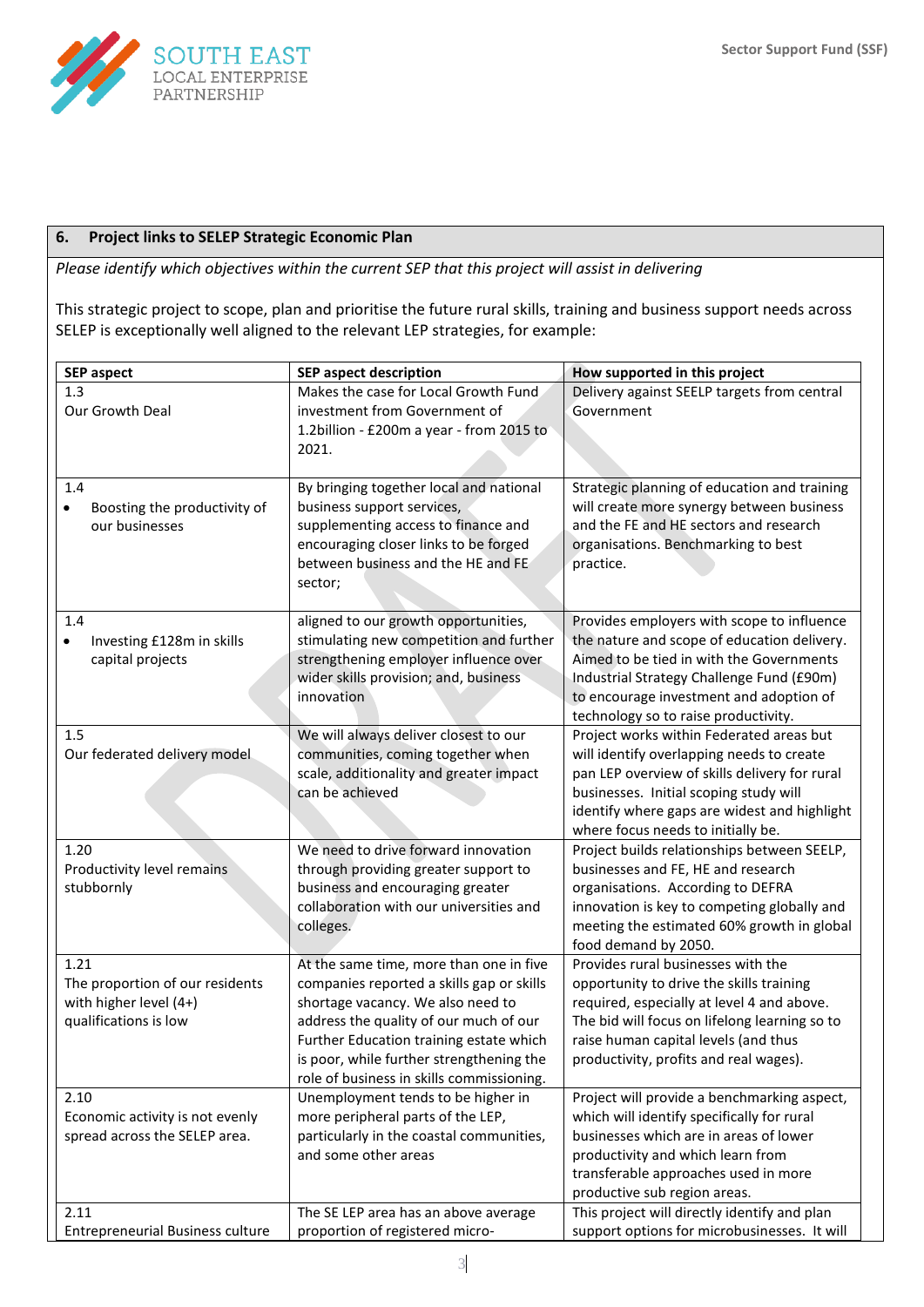

|                                                                      | enterprises (<10 employees).                                                    | link in with sources of capital and business                                               |
|----------------------------------------------------------------------|---------------------------------------------------------------------------------|--------------------------------------------------------------------------------------------|
|                                                                      |                                                                                 | development support. Farmers as both<br>custodians and entrepreneurs.                      |
| 2.21                                                                 | The global market for low carbon and                                            | This project will identify the training and                                                |
| Environmental Technologies and                                       | environmental goods and services is                                             | skills needs for rural business to become                                                  |
| Energy                                                               | rising rapidly as higher energy costs and                                       | more sustainable and plan the training for                                                 |
|                                                                      | regulation force the need for greater                                           | those in the environmental sector (eg wood                                                 |
|                                                                      | efficiency                                                                      | fuel) to become more productive. It will                                                   |
|                                                                      |                                                                                 | look at best practice world-wide to see how                                                |
|                                                                      |                                                                                 | output can be improved but inputs reduced                                                  |
|                                                                      |                                                                                 | (water, pesticides, antibiotics, etc.).                                                    |
| 2.29                                                                 | Limited productivity gains impede LEP                                           | This project provides employers and                                                        |
| The SE LEP area economy is not as                                    | economic performance                                                            | businesses with the opportunity to                                                         |
| strong as the economies                                              |                                                                                 | influence the skills delivery process pan LEP.                                             |
| elsewhere in Southern England                                        |                                                                                 | Case studies and impact studies will be                                                    |
|                                                                      |                                                                                 | developed and made available.                                                              |
| 2.32                                                                 | Supporting growth in higher value added                                         | Project is directly targeting skills needs                                                 |
| Our ambition is to ensure that in                                    | sectors and support this growth through                                         | identification and planning. It will offer                                                 |
| achieving significant jobs growth,                                   | raising the skills levels of our residents                                      | support in commercial acumen and                                                           |
| we concentrate resources on                                          |                                                                                 | underwrite long-terms skills investment.                                                   |
| 2.45                                                                 | It's land based industries are of national                                      | Project directly supports land based                                                       |
| Some of the most varied, valuable                                    | importance, while new businesses and                                            | businesses. SELEP benchmarking will                                                        |
| and productive rural areas in the<br>country can be found within the | enterprises based in rural areas create<br>further employment opportunities and | highlight productivity and skills gaps.                                                    |
| South East LEP                                                       | help local communities to thrive.                                               |                                                                                            |
| 2.46                                                                 | As well as our traditional and                                                  | Project directly supports land based                                                       |
| A substantial proportion of the SE                                   | burgeoning new agricultural economy                                             | businesses, especially food related and the                                                |
| LEP business base is located in                                      | (such as viticulture), new growth and                                           | associated processing and manufacturing                                                    |
| rural areas                                                          | business opportunities now range from                                           | tom add value to primary products. The                                                     |
|                                                                      | agri-tech, forestry and energy through                                          | SELEP area covers some of the most                                                         |
|                                                                      | to heritage and tourism, as well sectors                                        | wealthy and deprived areas in the country.                                                 |
|                                                                      | more associated with urban areas,                                               | Many of the deprived areas are in rural                                                    |
|                                                                      | including manufacturing, engineering,                                           | locations reflecting inequality in terms of                                                |
|                                                                      | construction                                                                    | opportunity rather than talent.                                                            |
| 2.48                                                                 | Technology and education in agriculture,                                        | Project directly supports the improved use                                                 |
| Technology and education in the                                      | horticulture and forestry are key to                                            | of technology within the rural sector                                                      |
| rural sector                                                         | increasing productivity, the number of                                          | through influencing training needs and                                                     |
|                                                                      | jobs and better use of scarce resources.                                        | business support planning. This work in                                                    |
|                                                                      | The South East is ideally placed to                                             | innovation is key to raising productivity and                                              |
|                                                                      | increase food production and minimise                                           | sustainability. Over the past two decades                                                  |
|                                                                      | impact upon these scarce environmental                                          | spending on agricultural R&D has fallen by                                                 |
|                                                                      | commodities.<br>The combination of a world leading agri-                        | an average of 6% per annum in real terms.<br>This project will highlight the opportunities |
|                                                                      | tech research and development facility                                          | available to attract further investment                                                    |
|                                                                      | at East Malling Research, linked with                                           | capital into the SELEP area.                                                               |
|                                                                      | colleges such as Hadlow, Plumpton and                                           |                                                                                            |
|                                                                      | Writtle, together with some cutting edge                                        |                                                                                            |
|                                                                      | businesses including Thanet Earth and                                           |                                                                                            |
|                                                                      | many in fruit horticulture and specialist                                       |                                                                                            |
|                                                                      | food production - each willing to use                                           |                                                                                            |
|                                                                      | new technology to produce top quality                                           |                                                                                            |
|                                                                      | produce for the London and European                                             |                                                                                            |
|                                                                      | markets - gives the Southeast a platform                                        |                                                                                            |
|                                                                      | and skills base for substantial growth in                                       |                                                                                            |
|                                                                      | this sector, while reducing the need for                                        |                                                                                            |
|                                                                      | imports.                                                                        |                                                                                            |
|                                                                      | The landscape of the south-east is                                              |                                                                                            |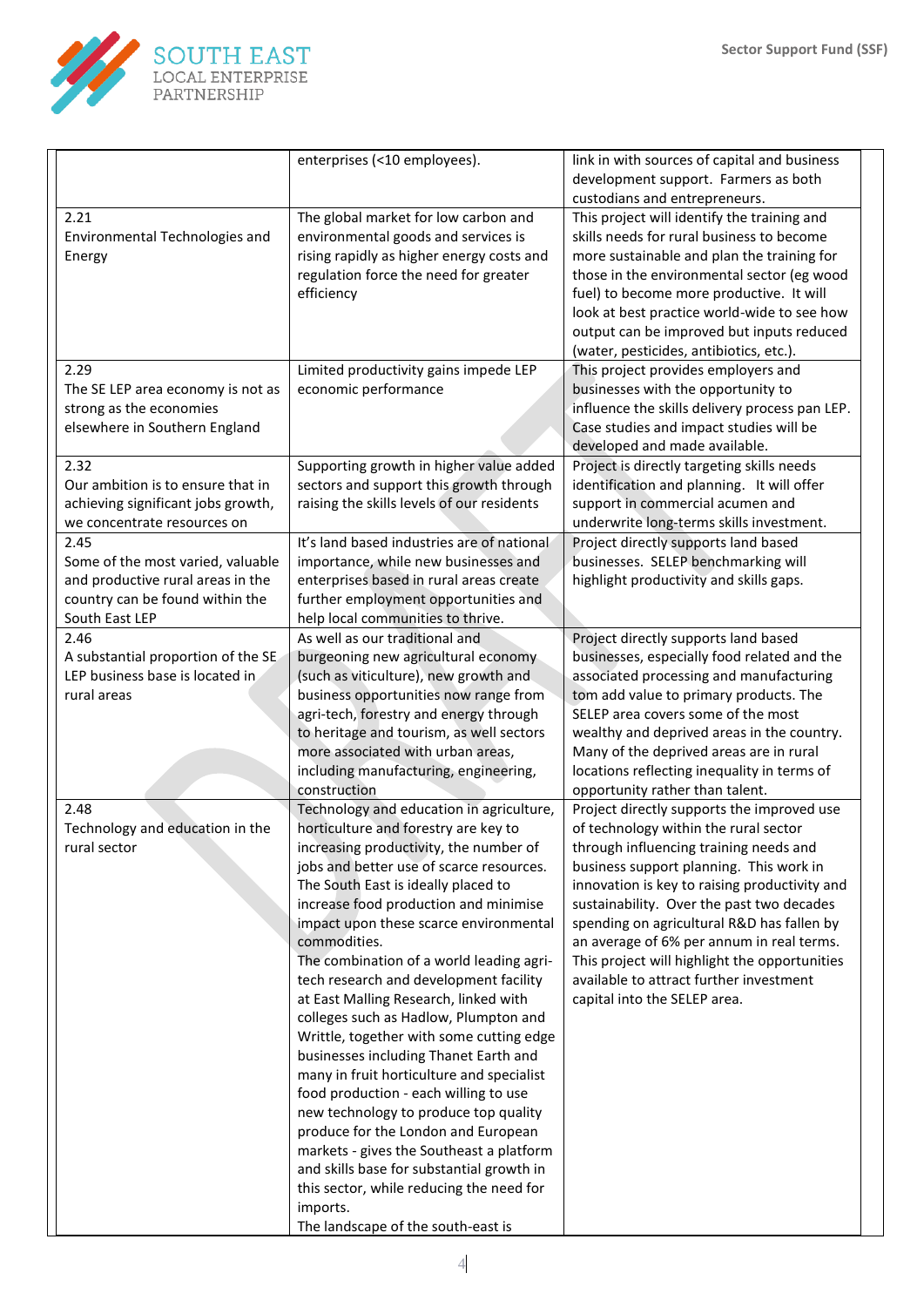

|                                    | rightly praised for its diversity and      |                                                |
|------------------------------------|--------------------------------------------|------------------------------------------------|
|                                    | environment. With two major AONBs, a       |                                                |
|                                    | thriving agribusiness sector provides      |                                                |
|                                    | opportunities to improve, enhance and      |                                                |
|                                    | conserve our natural environment. This,    |                                                |
|                                    | in turn, leads to improved tourism and     |                                                |
|                                    | health benefits from recreation, while     |                                                |
|                                    | maintaining an attractive place to live    |                                                |
|                                    | and work of the kind sought after by       |                                                |
|                                    | many leading businesses.                   |                                                |
|                                    |                                            |                                                |
| <b>Rural Strategy aspect</b>       | <b>RS aspect description</b>               | How supported in this project                  |
| RE1 - Provide support for rural    | To improve access to 'business critical'   | Better planning and targeting of business      |
| businesses and businesses in rural | infrastructure, resources and              | support, training, skills and knowledge        |
|                                    |                                            |                                                |
| areas                              | professional support to enable growth      | transfer - identified via the benchmarking     |
|                                    | and development                            | study.                                         |
| RE2 - Optimise the growth and      | To support sustainable food production,    | Identification of precise training, skills and |
| development of the Agri-tech,      | maintain plant and animal health and       | business support required in agribusinesses,   |
| Agri-food and Forestry-tech        | support and enhance natural habitats       | including crops and animal related             |
| sectors                            |                                            | enterprise (NB these are heterogeneously       |
|                                    |                                            | distributed across the 4 Federated Areas,      |
|                                    |                                            | related to edaphic conditions)                 |
| RE3 - Support the development      | To maximise the rich cultural, historical, | Supports rural businesses with diversified     |
| of sustainable rural tourism       | landscape, health and wellbeing visitor    | business interests where tourism plays a       |
|                                    | offer                                      | role - eg wine tourism, through better         |
|                                    |                                            | planning of business support programmes        |
|                                    |                                            | and training for business to better connect    |
|                                    |                                            | with supply chains and tourism                 |
|                                    |                                            | opportunities                                  |
| RC2 - Develop the skills of the    | Provide opportunities for people to        | Better engagement, uptake and impact           |
| rural workforce                    | work, learn and achieve                    | because training and skills better aligned to  |
|                                    |                                            | business needs - via best practice and         |
|                                    |                                            | impact studies.                                |
| REn1-Support development of a      | Reduce use of non-renewables and           | Better provision of knowledge transfer to      |
| more efficient low carbon and      | create more resilient supply chains        | support business development to evaluate       |
| sustainable rural economy          |                                            | sustainability impacts and evaluate and        |
|                                    |                                            | mitigate for risks                             |
| REn3 - Support sustainable         | To provide a sustainable future            | Better planning of provision for skills        |
|                                    |                                            | development and training, business advice,     |
| development                        |                                            | mentoring, marketing expertise, business       |
|                                    |                                            |                                                |
|                                    |                                            | management improvement techniques.             |
|                                    |                                            | Greater resilience to deal with post Brexit    |
|                                    |                                            | outcomes.                                      |

| <b>Skills Strategy aspect</b>      | <b>SS aspect description</b>        | How supported in this project                    |
|------------------------------------|-------------------------------------|--------------------------------------------------|
| Improve the talent pool in support | particularly in higher level skills | Specifically plans rural training and skills     |
| of priority sectors,               |                                     | delivery and the associate skills pipeline       |
|                                    |                                     | delivery approaches                              |
| Increase participation of young    | with focus on supporting priority   | Skills pipelines for the sectors identified will |
| people in work, education and      | sectors and skills gaps             | be developed to increase work experience         |
| training                           |                                     | opportunities and create a more coherent         |
|                                    |                                     | passage from school though post 16               |
|                                    |                                     | education into work and lifelong learning.       |
| Improve the basic skill levels and | of our residents to boost           |                                                  |
| employability                      | productivity and employment         |                                                  |

5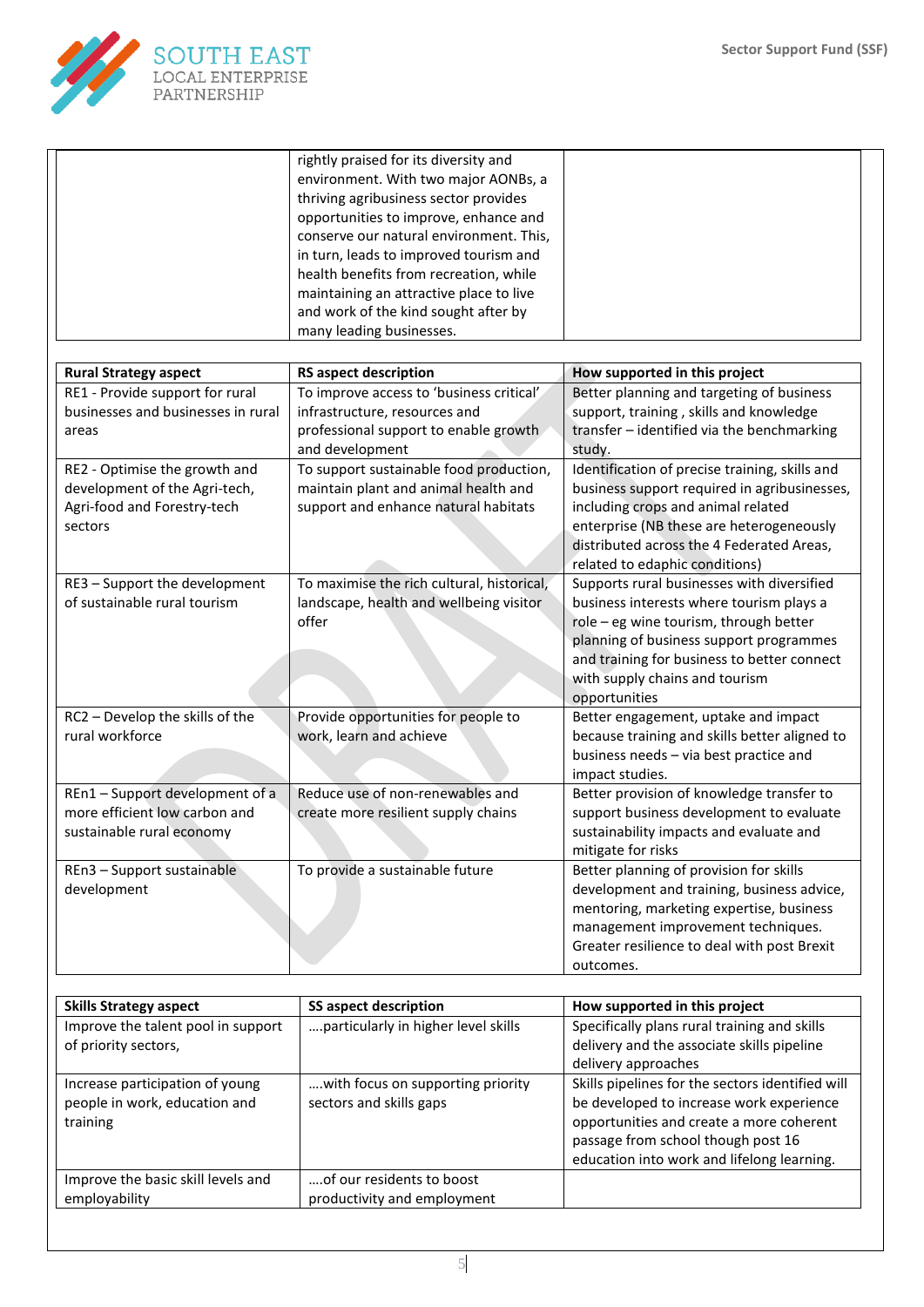

**The bid is cognisant and the project will be compliant with the SELEP Assurance Framework, especially parts:**

- 2.5 The Federated Boards
- 2.3 The Accountability Board
- 2.7 The Working Groups
- 4.4 Allocation of revenue grants
- 4.5 Accounts and Audit
- 5 Ensuring Value for Money
- 5.4 Prioritisation of Sector Support Fund
- 5.6 Business Cases
- 5.10 Value for Money
- 6 Programme Management

## **7. Total value (£s) of SSF sought (net of VAT)**

| Organisation     | <b>Rural Sector</b> |                |                 |                   |             | Theme              |                    |                          |                    | <b>SSF Grant</b><br>sought $(f)$ |
|------------------|---------------------|----------------|-----------------|-------------------|-------------|--------------------|--------------------|--------------------------|--------------------|----------------------------------|
|                  | Agric               | Food<br>&Drink | $Hort -$<br>veg | $Hort -$<br>Fruit | Viticulture | L3 plus<br>technic | $B.I.T.$ &<br>K.T. | <b>Skills</b><br>pipelin | Sustain<br>ability |                                  |
|                  |                     |                | crops           | crops             |             | al skills          |                    | e                        |                    |                                  |
| Plumpton(P)      | $\sqrt{ }$          | V              |                 |                   | $\sqrt{ }$  | $\sqrt{ }$         | V                  | $\sqrt{ }$               | V                  | £14,000                          |
| Hadlow(H)        | V                   | V              | V               | V                 |             | $\mathbf{V}$       | V                  | V                        | V                  | £16,000                          |
| Writtle(W)       |                     |                | v               |                   |             | √                  | V                  | V                        | V                  | £10,000                          |
| East Malling(EM) |                     | V              |                 | $\sqrt{ }$        | v           |                    |                    |                          |                    | £6,000                           |
|                  |                     |                |                 |                   |             |                    |                    |                          |                    |                                  |
| Coordinator      | (P)                 | (P)            | (H)             | (EM)              | (P&EM)      | (H)                | (W)                | (P)                      | (W)                |                                  |
| <b>SSF Costs</b> | £5,000              | £5,000         | £5,000          | £5,000            | £5,000      | £5,000             | £5,000             | £5,000                   | £5,000             |                                  |
| Overall project  | (P)                 |                |                 |                   |             |                    |                    |                          |                    |                                  |
| coordination     |                     |                |                 |                   |             |                    |                    |                          |                    |                                  |
| <b>SSF Costs</b> | £5,000              |                |                 |                   |             |                    |                    |                          |                    | £96,000                          |

The cost to SSF of £96,000 is to cover the cost of the staff and consumables (travel and venue hire) at the organisations, which is in addition to the match and without which the project would not be viable. Without the SSF funding, the project would not have the size to impact at pan LEP level.

#### **8. Total value (£s) of project (net of VAT)**

| Organisation                    |         | <b>Rural Sector</b> |                          |                            |             |                                 | Theme                       |                               |                    |          |
|---------------------------------|---------|---------------------|--------------------------|----------------------------|-------------|---------------------------------|-----------------------------|-------------------------------|--------------------|----------|
|                                 | Agric   | Food<br>&Drink      | $Hort -$<br>veg<br>crops | $Hort -$<br>Fruit<br>crops | Viticulture | L3 plus<br>technic<br>al skills | <b>B.I.T. &amp;</b><br>K.T. | <b>Skills</b><br>pipelin<br>e | Sustain<br>ability | costs(f) |
| Plumpton(P)                     | V       | V                   |                          |                            | v           | V                               | V                           | V                             | V                  | £21,000  |
| Hadlow(H)                       | V       | V                   | V                        | $\sqrt{ }$                 |             | V                               | V                           | V                             | V                  | £24,000  |
| Writtle(W)                      |         |                     | V                        |                            |             | V                               | V                           | V                             | V                  | £15,000  |
| East Malling(EM)                |         | v                   |                          | $\sqrt{ }$                 | V           |                                 |                             |                               |                    | £9,000   |
|                                 |         |                     |                          |                            |             |                                 |                             |                               |                    |          |
| Coordinator                     | (P)     | (P)                 | (H)                      | (EM)                       | (P&EM)      | (H)                             | (W)                         | (P)                           | (W)                |          |
| <b>TOTAL Costs</b>              | £7,500  | £7,500              | £7,500                   | £7.500                     | £7,500      | £7,500                          | £7,500                      | £7,500                        | £7,500             |          |
| Overall project<br>coordination | (P)     |                     |                          |                            |             |                                 |                             |                               |                    |          |
| <b>TOTAL Costs</b>              | £15,000 |                     |                          |                            |             |                                 |                             |                               |                    | £151,500 |

## **9. Total value (£) of match funding (net of VAT)**

The value of the match will be at least £55,500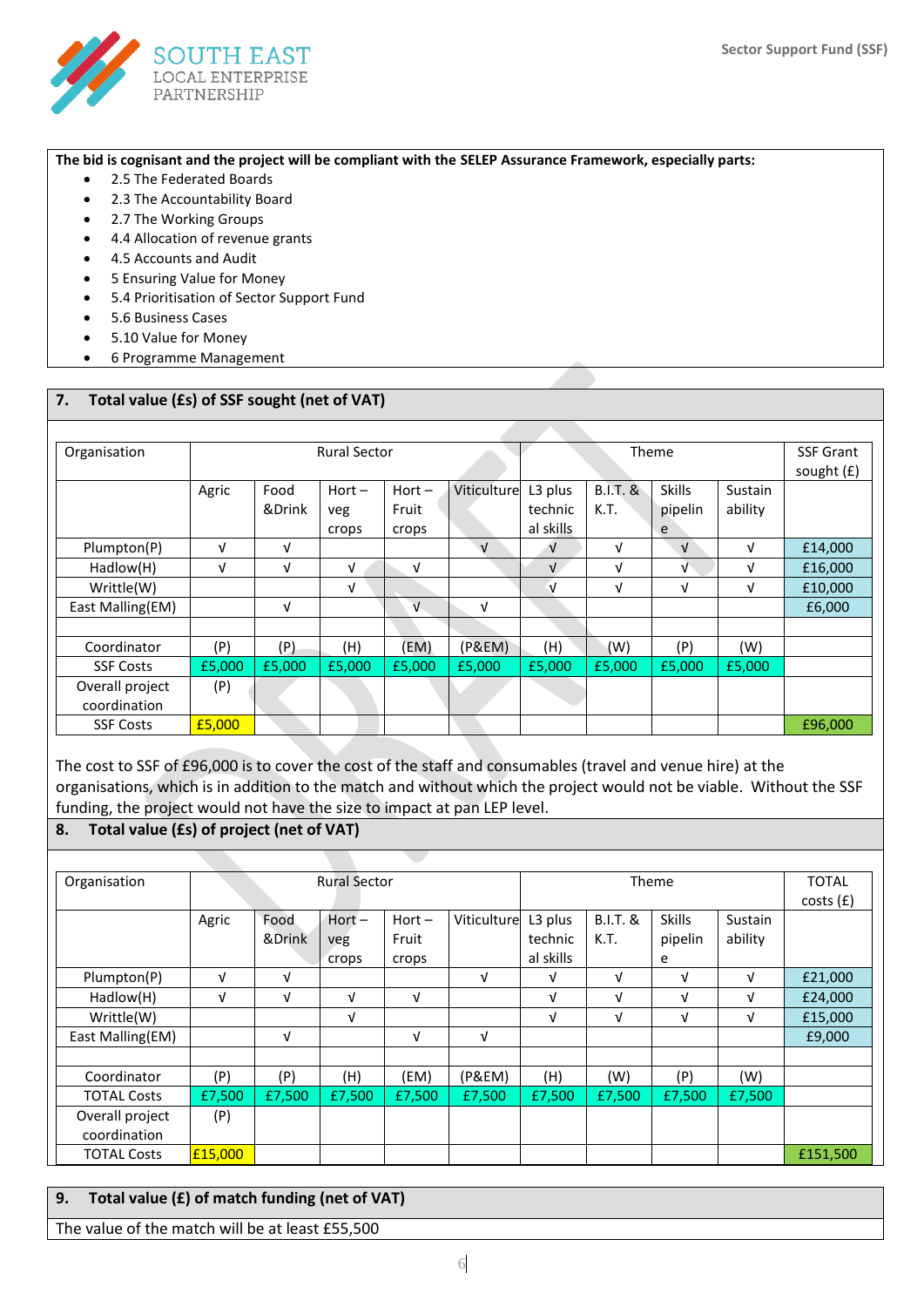

| 10. Funding breakdown (£s)                                                     |         |         |         |              |  |  |  |  |  |  |
|--------------------------------------------------------------------------------|---------|---------|---------|--------------|--|--|--|--|--|--|
| <b>Source</b>                                                                  | 2017/18 | 2018/19 | 2019/20 | <b>Total</b> |  |  |  |  |  |  |
|                                                                                |         |         |         |              |  |  |  |  |  |  |
| <b>SSF</b>                                                                     |         | £48,000 | £48,000 | £96,000      |  |  |  |  |  |  |
| Other sources of funding (please list below, add additional rows if necessary) |         |         |         |              |  |  |  |  |  |  |
| Insert name of funding                                                         |         |         |         |              |  |  |  |  |  |  |
| Match Plumpton + related employers                                             |         | £12,875 | £12,875 | £25,750      |  |  |  |  |  |  |
| Match Hadlow + related employers                                               |         | £6,500  | £6,500  | £13,000      |  |  |  |  |  |  |
| Match Writtle + related employers                                              |         | £5,000  | £5,000  | £10,000      |  |  |  |  |  |  |
| Match East Malling + related employers                                         |         | £3375   | £3375   | £6,750       |  |  |  |  |  |  |
| <b>Total Project Cost</b>                                                      |         | £75,750 | £75,750 | £151,500     |  |  |  |  |  |  |
| 11 Dotaile of match funding                                                    |         |         |         |              |  |  |  |  |  |  |

**11. Details of match funding** 

*Insert details of match funding, including who is providing match, at what value, on what terms and what assurances are there that the match will be provided*

The value of the match will be at least £55,000

It is possible that other sources of funding could be used to further extend the proposed work through other project plans submitted for alternative (by potentially matching funding) by individual colleges.

Additionally, the use of organisations facilities will effectively provide additional match but have not been included in these calculations – conservative estimate would be a further £15,000 of match (room hire, use of services and facilities etc)

For examples see Appendices….

- 4. All Parliamentary Group Briefing for horticulture (Baroness Fookes) Plumpton College August 2018)
- 5. Skills pipeline proposal to Education training Foundation Plumpton College (June 2018)
- 6. Skills development planning for Hasting Fishing Fleet Plumpton College (August 2018)
- 7. WineGB Industry report April 2018

| Organisation       | <b>Rural Sector</b> |            |            |          |             |                     | Theme               |               |         |         |
|--------------------|---------------------|------------|------------|----------|-------------|---------------------|---------------------|---------------|---------|---------|
|                    | Agric               | Food       | $Hort -$   | $Hort -$ | Viticulture | L <sub>3</sub> plus | <b>B.I.T. &amp;</b> | <b>Skills</b> | Sustain |         |
|                    |                     | &Drink     | veg        | Fruit    |             | technic             | K.T.                | pipelin       | ability |         |
|                    |                     |            | crops      | crops    |             | al skills           |                     | e             |         |         |
| Plumpton(P)        | $\sqrt{ }$          | V          |            |          | V           | V                   | V                   | V             | V       | £7,000  |
| Hadlow(H)          | $\sqrt{ }$          | V          | $\sqrt{ }$ | v        |             | V                   | V                   | V             | V       | £8,000  |
| Writtle(W)         |                     |            | $\sqrt{ }$ |          |             | V                   | V                   | V             | V       | £5,000  |
| East Malling(EM)   |                     | $\sqrt{ }$ |            | v        | V           |                     |                     |               |         | £3,000  |
|                    |                     |            |            |          |             |                     |                     |               |         |         |
| Coordinator        | (P)                 | (P)        | (H)        | (EM)     | (P&EM)      | (H)                 | (W)                 | (P)           | (W)     |         |
| <b>Match Costs</b> | £2,500              | £2,500     | £2,500     | £2,500   | £2,500      | £2,500              | £2,500              | £2,500        | £2,500  |         |
| Overall project    | (P)                 |            |            |          |             |                     |                     |               |         |         |
| coordination       |                     |            |            |          |             |                     |                     |               |         |         |
| <b>Match Costs</b> | £10,000             |            |            |          |             |                     |                     |               |         | £55,500 |

The TOTAL match comprises the following…

| Organisation     | Total   | College Staff | Cost / day | Employers'   | <b>Employers</b> | Additional match from |
|------------------|---------|---------------|------------|--------------|------------------|-----------------------|
|                  |         | days          |            | time for     | contribution     | use of organisations  |
|                  |         |               |            | consultation | £/hour           | facilities            |
| Plumpton(P)      | £25.750 | 40            | £400       | 159          | £50              | £5000                 |
| Hadlow(H)        | £13,000 | 15            | £400       | 140          | £50              | £5000                 |
| Writtle(W)       | £10,000 | 14            | £400       | 88           | £50              | £3000                 |
| East Malling(EM) | £6,750  |               | £400       |              | £50              | £2000                 |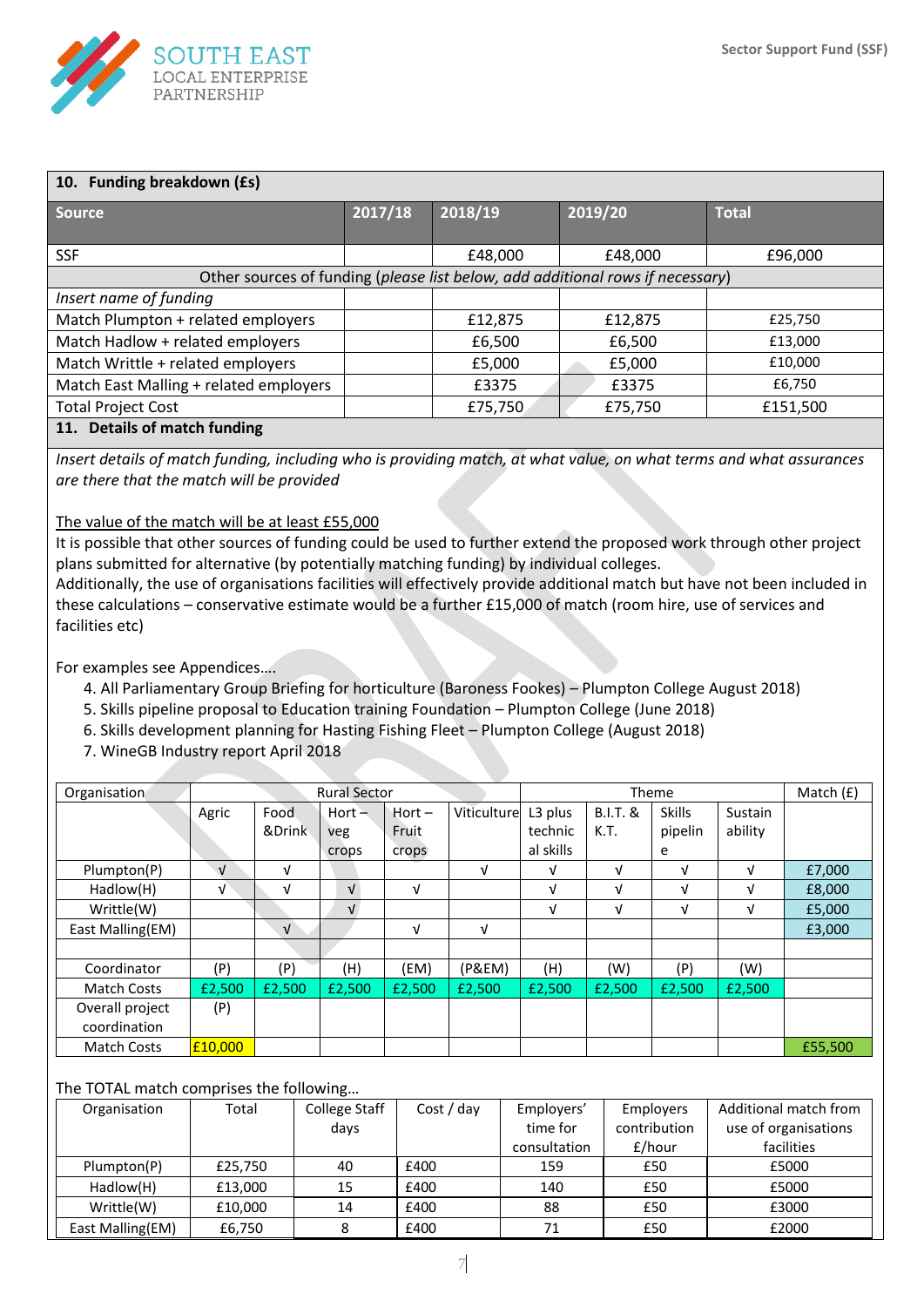

| 12. Expected project start and completion dates                                              |                                                                                                     |                           |
|----------------------------------------------------------------------------------------------|-----------------------------------------------------------------------------------------------------|---------------------------|
| Start = 1 October 2018                                                                       |                                                                                                     |                           |
| End = 31 September 2019                                                                      |                                                                                                     |                           |
| 13. Key Milestones                                                                           |                                                                                                     |                           |
| <b>Key Milestones</b>                                                                        | <b>Description</b>                                                                                  | <b>Indicative Date</b>    |
| Project initiated                                                                            | Funding confirmed and contract<br>awarded                                                           | 1 October2018             |
| Project management group agreed                                                              | Al project staff identified and<br>management structure formalised                                  | 6 October 2018            |
| Risks analysed                                                                               | Risk register completed and risk<br>mitigation approaches agreed across<br>the partnership          | 12 October 2018           |
| Work parcels agreed                                                                          | Partners agree work parcels and<br>timelines                                                        | 1 November 2018           |
| Gantt chart produced of workflows and<br>actions                                             |                                                                                                     | 1 November 2018           |
| Data collation policy agreed                                                                 | Framework agreed for collection and<br>analysis of data to create consistency<br>across the project | 1 November 2018           |
| Project meting groups agreed                                                                 | Schedule agreed                                                                                     | 1 November 2018           |
| Plan for engagement with employers /<br>businesses                                           | Schedule of business to be engaged and<br>data requirements agreed                                  | 15 December 2018          |
| Data collection started                                                                      |                                                                                                     | January 2019              |
| Monthly review of data collation and<br>progress                                             | Review of progress                                                                                  | January onwards           |
| Report writing group scheduled and<br>begins                                                 | Data analysis and formulation of<br>recommendations                                                 | <b>June 2019</b>          |
| Final completion and evaluation                                                              | Finalisation of project                                                                             | September 2019            |
|                                                                                              |                                                                                                     |                           |
| 14. Benefits created by 2021 (list benefits with number/amount and cash value if applicable) |                                                                                                     |                           |
| <b>Type of Benefit</b>                                                                       | <b>Number of benefits created</b>                                                                   | Cash value of benefit (£) |

| Type of Benefit                           | <b>Number of benefits created</b>         | Cash value of benefit (£) |
|-------------------------------------------|-------------------------------------------|---------------------------|
| Analysis of current constraints to        | 1 report of data (summary level) and      |                           |
| productivity in primary rural businesses  | series of recommendations                 |                           |
| The benefits tally with the               | Alignment of LEP activity for this        |                           |
| Governments 2012 Rural Statement          | project with Government activity          |                           |
| that had three main priorities -          |                                           |                           |
| economic growth, rural engagement.        |                                           |                           |
| and quality of life. As a result some are |                                           |                           |
| hard to quantify.                         |                                           |                           |
| Written report and case studies           | A series of case studies which can be     |                           |
| informing the SELEP with respect to       | used with the LEP and external to the     |                           |
| options for funding and supporting        | LEP to identify preferred options for     |                           |
| rural skills delivery                     | LEP funded support programmes             |                           |
| Benchmarking study to identify key        | Benchmarking is already a key activity    |                           |
| needs, gaps and players.                  | in many countries where efficiency is     |                           |
|                                           | greater than in the UK                    |                           |
| List of businesses engaged in project     | 1 list of business potentially content to |                           |
| identified                                | further engage in LEP funded research     |                           |
|                                           | to improve business productivity          |                           |
| Recommendations for SELEP to              | In the UK, knowledge exchange is led      |                           |
| consider                                  | by farm levy bodies whereas in other      |                           |
|                                           | countries there are closer relationships  |                           |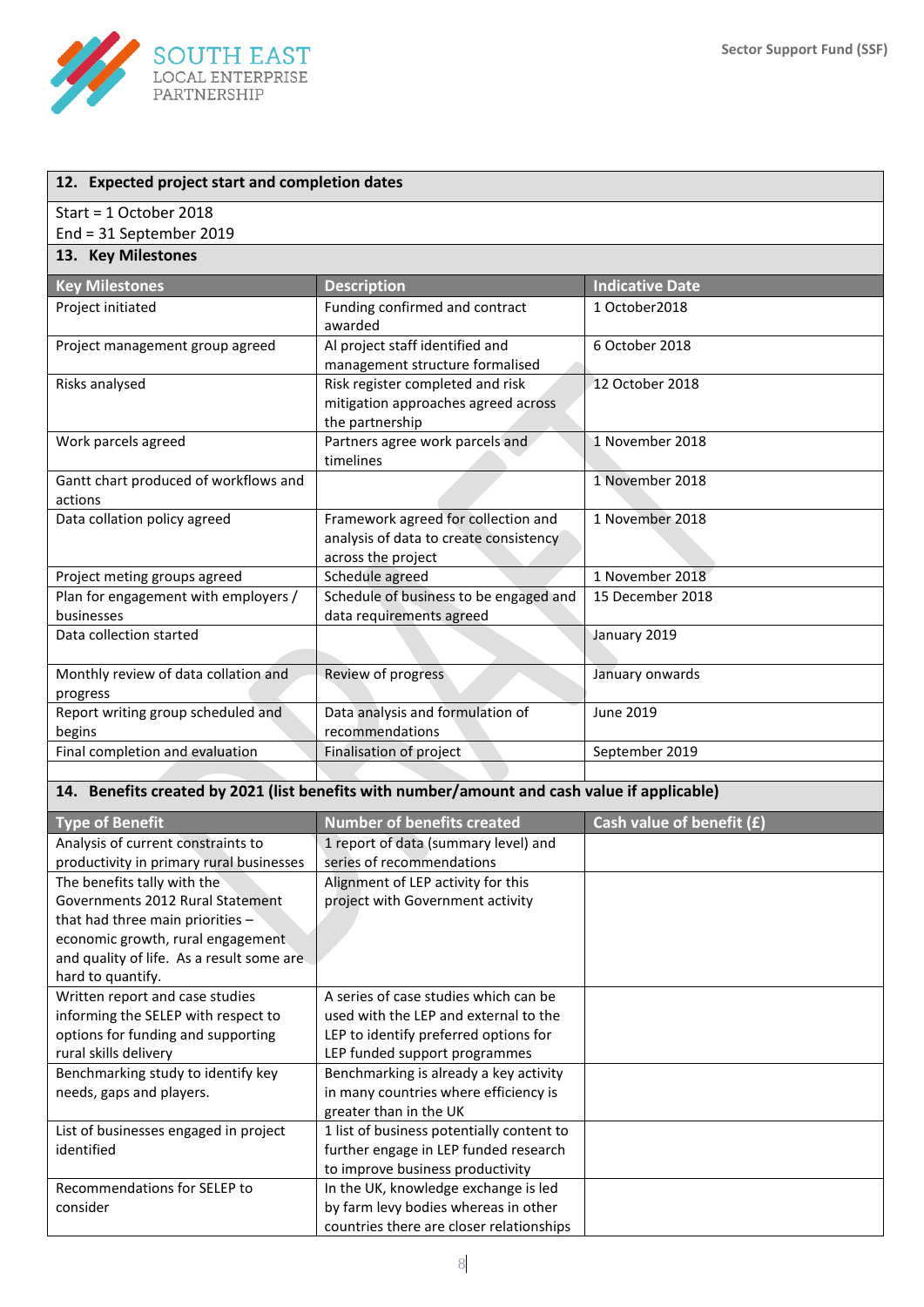

|                                          | between the levy body, farmers and       |  |
|------------------------------------------|------------------------------------------|--|
|                                          | development agencies.                    |  |
| Improve knowledge exchange between       | By collating data and best practice case |  |
| land based producers                     | studies land based producers can         |  |
|                                          | better identify opportunities to raise   |  |
|                                          | productivity.                            |  |
| Improve the attractiveness of the        | Improved flow of new entrants into       |  |
| sector and access to it for young people | existing rural businesses                |  |
| Provide greater non-agricultural         | Develop opportunities for new entrants   |  |
| business acumen.                         | to bring non agricultural related        |  |
|                                          | acumen to create new ideas for           |  |
|                                          | business development =eg agro and        |  |
|                                          | wine tourism                             |  |

## **15. Value for Money – Benefit/Cost Ratio**

*Please insert your Benefit/Cost Ratio (i.e total value of benefits divided by total costs). Please indicate how you have quantified your benefits and over what period those benefits are expected to realised*

The value for money from the strategic work by the organisations within the bid is exceptional…

Commissioning this strategic evaluation through *established training, education and research organisations for the rural sector* will generate excellent value for money by using the existing rural organisations with strung rural business links:

- Taps into existing networks and provides scope for match funding
- Utilises the existing networks' and frameworks avoids 'starting from scratch'
- Builds on the existing industry relationships
- Promotes wide offer eg apprenticeship/better use of Levy funds
- Integrates within the existing education and skills system, efficient, well-structured, high quality integrated business support programmes
- The organisations in this bid have experienced staff (circa 300) with substantial industry link (circa 3000 employers / businesses in scope) that would directly inform this project. This would be challenging to replicate through other means. However, at a cost of £500 per day for consultants to create new avenues to those businesses may take say 1 hour per employer (hard to reach so limited sector body representation) would cost an additional £185,000.
- The annual spend on related skill for these businesses is approximately £3m annually across the LEP (from all sources) and if 20% of it is better targeted as a consequence of this project and returns double on investment through better business performance , that is £1.2m
- If as a consequence of an articulation of a more specific business case for targeted skills delivery arising from this project, SELEP can lever an additional £1m from government annually for post Brexit rural support, a further £5m is created over a 5 year window.
- Over a 5 year timespan, the potential impact from this investment is not unreasonably £12m representing a return on investment of 125 to 1.

Clearly the above is indicative but there are also additional benefit from the project and these are articulated below.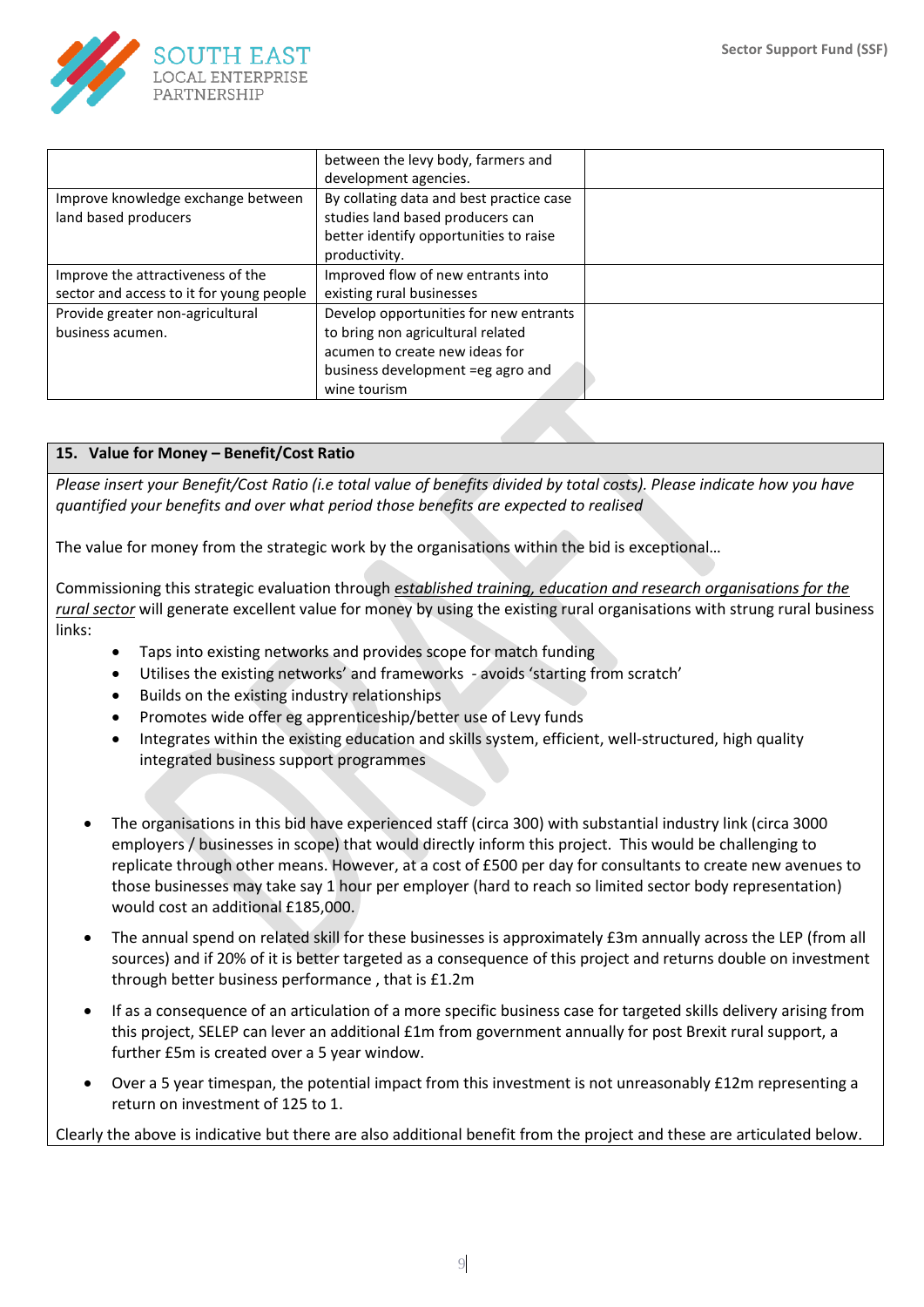

#### **16. Value for Money – Other Considerations**

*Please detail benefits that cannot be quantified or cannot be quantified without lengthy or expensive analysis. This narrative should include details on why the benefit can't be quantified. If your BCR does not meet the standard 2:1 – please use this section to set out why the investment should be considered*

This bid has a focus on human capital formation – a measure of individuals' skills, knowledge, abilities, social attributes, personality and health attributes. These factors require support for lifelong learning and not just a focus on school age qualifications. Inequality in levels of human capital tend to persist over time as educational achievements of children are correlated to those of their family. Thus human capital has social impacts. The structure of this bid will help to establish key areas/locations for concern and identify actions to rectify.

As a result the project will contribute significantly to employer value but in ways which are not easy to quantify, for example through:

- Benchmarking against best practice will highlight skills gaps and training needs. Where major gaps are identified easy win solutions can be highlighted if available or developed if not.
- Increased success of business ventures with consequent positive impact on proprietors and ability to take risks
- Enhancement of the qualifications and human capital of the working population
- Strengthening employability, resilience and progression through more advanced training thus reducing recruitment costs and time. An engaged workforce is less likely to move on and will be more productive.
- Enhancement to working populations through better trained and more resilient new entrants specifically targeted at the right businesses / employers
- Improved understanding of the value of the positive use of Apprenticeship Levy funding to maximise business gain
- Better facilitation for SELEP to influence Government and facilitate more coherent steps between business training needs and government support programmes

All of the components of this work will enhance and improve efficiency of the specific rural businesses. It will improve food production and ensure better use of the resources and efficient use non-renewables. This will lead to more production hence increased focus on food processing technology. With Brexit looming, pressures on supply chains (eg Sainsbury's merging with Asda), adverse weather and high input (energy) prices it is vital that land based businesses raise their productivity.

The work on planning business development will support new start-ups and scale ups more effectively and will be crucial to support rural businesses through the forthcoming Brexit environment which will have significant impact.

Post Brexit, business support for both rural business and those non-rural but rurally located businesses will need to be more focussed, faster delivered, more impactful and play a more central role not just in the formulation and delivery of training but gathering market information and sector changes to predict future development needs and inform government agencies on training required to support progress to 2030, a scanning horizon identified as the most critical window in UK rurally based business.

Preparation for business support for this window is critical because of recent/pending changes to the business environment because the timeframes for change will become much shorter which will challenge all business but especially land-based businesses which have seen extended periods of 'grace' to accommodate change slow pace for example, environmental subsidy changes. Preparation is being laid to foster faster rates of change, eg the forthcoming Agriculture Bill where the expectation is being created that change will be very rapid, possibly akin to that experienced in New Zealand.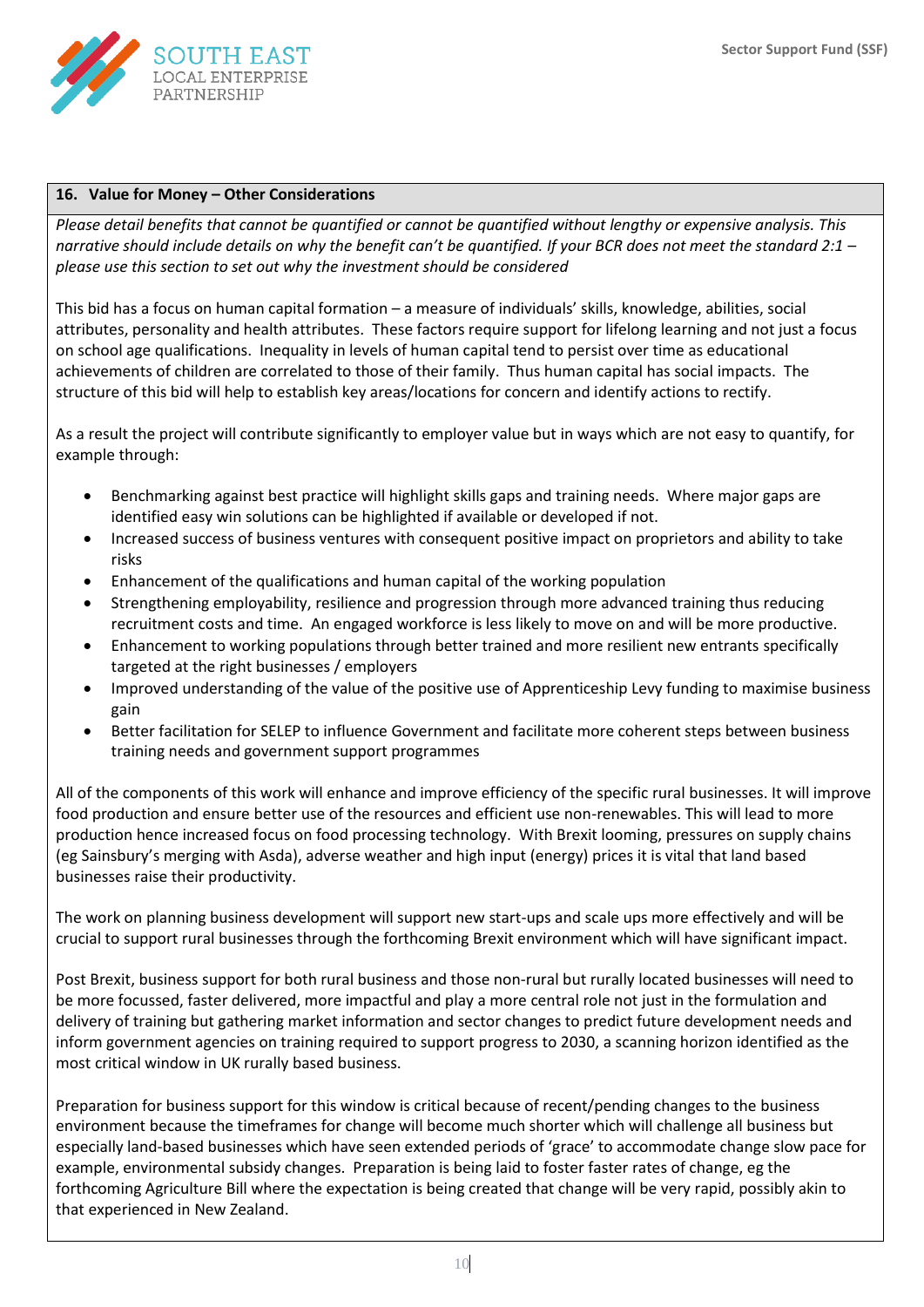

#### **17. Dependencies and Risks**

*Please detail any scheme dependencies, risks and delivery constraints which may impact on the delivery of the project and or the benefits achieved through SSF investment in the Project*

The interdependencies between themes of this project are minimal so that each activity can proceed within the relevant timeframes.

Once funded the risks will be minimal, as strategic discussions have been held with all parties and this work has the full support of the SEELP Rural Working group and the Agreement of the TES / ESCC Authority to management to funding.

The organisations included in this project have very successful track records of bringing developments to completion on time and within cost. The project team would comprise the senior staff member form each organisation as well as co-opted members as necessary. This will form the project management group

The risk that this project presents to the delivery body is the interruption and displacement of existing activity. This is eliminated because the match funding through organisation staff is part of core activity and the SEELP SSF funding provides the ability to scale up to pan LEP level.

Plumpton College has extensive experience in managing complex projects alongside the maintenance of core activities during the academic year. There is a clear management structure for the programme and confidence that all stated match funding is in place.

Once funding is confirmed, a risk register will be created and mitigation strategies agreed

#### **18. State Aid Implications**

*Please indicate how your project complies with State Aid Regulations*

**This project does not breach State Aid Regulations. The is no economic advantage conferred to any partner from their engagement in the activity**

**Plumpton College has not received De Minimis aid nor does it expect to received De Minimis aid during the previous 3 financial years (this being the current financial year and the previous two financial years), or over the next 3 financial years**

*NB: A declaration of compliance with EU or other State Aid Regulations will be required prior to any SSF being provided. If your project is awarded SSF it will be subject to a condition requiring the repayment of funding in the event that the European Commission or UK Government determines that the funding constitutes unlawful State Aid*